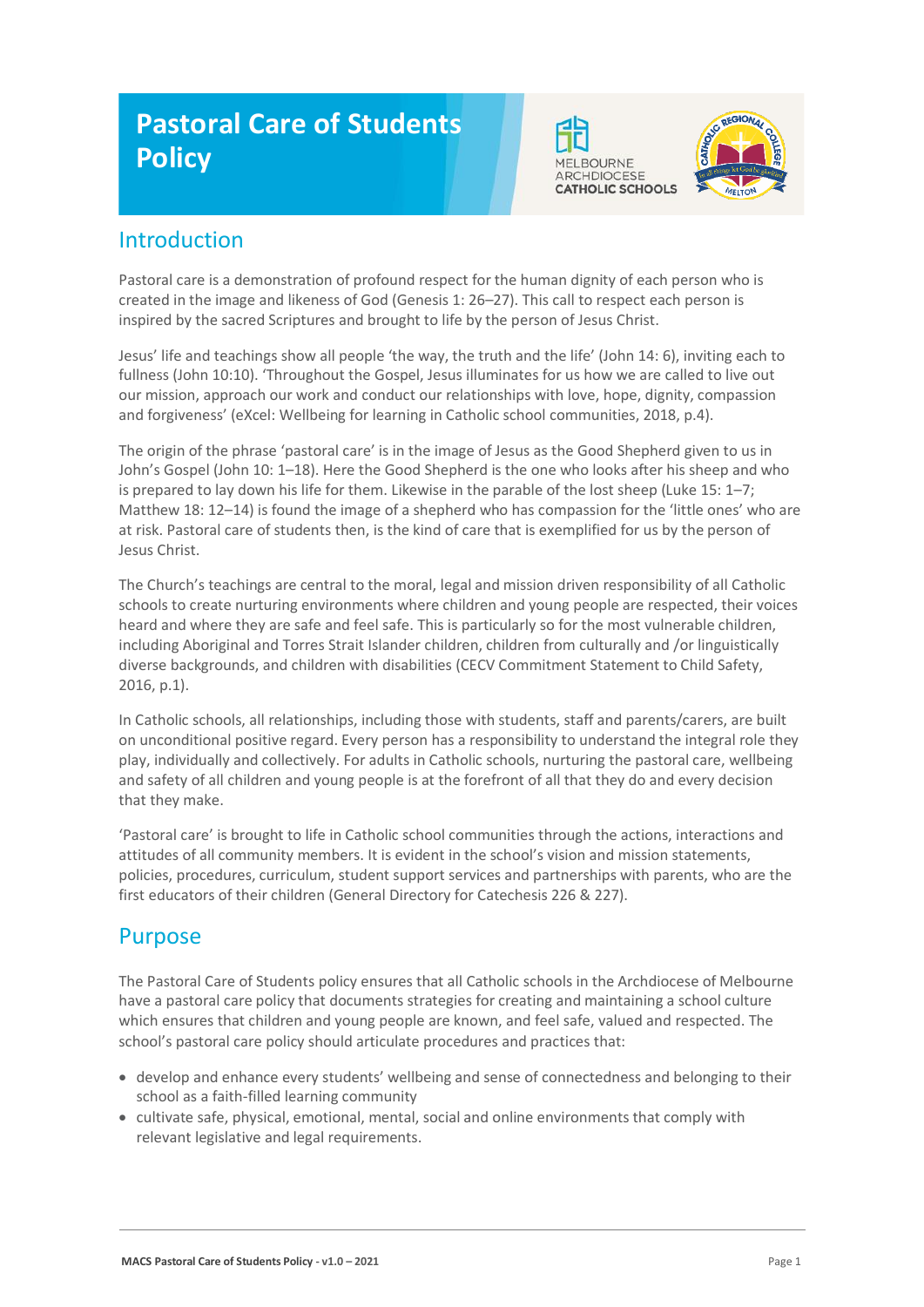## Scope

This policy applies to all Catholic schools in the Archdiocese of Melbourne.

# **Definitions**

**Inclusion** is the right to access and receive a full and engaging education (Introduction to the Principle of Inclusion: Child Safety in Catholic Schools in Victoria, 2018, p.4).

Catholic schools welcome all members of the community as equal, embracing diversity as a means for dialogue, engagement and deeper understandings of self, others and God. The uniqueness and sacred dignity of each person is celebrated, driven by the Gospel message of love and justice. These convictions guide the encounters, actions and pedagogical approaches that enable all children to learn and thrive (Introduction to the Principle of Inclusion: Child Safety in Catholic Schools in Victoria, 2018, p.4).

**Pastoral care** is a demonstration of profound respect for the human dignity of each person who is created in the image and likeness of God.

Pastoral care includes the decisions, structures and practices that nurture, support and assist a student to flourish and reach their spiritual, physical, cognitive, social and emotional potential so that they may come to a deeper understanding of their own humanness. The pastoral care of students in Catholic schools is focused on actions that promote health, wellbeing, resilience, academic outcomes, social capital and ethical decision making (Cross, 2014).

**Student wellbeing** is 'a sustainable state of positive mood and attitude, resilience, and satisfaction with self, relationships and experiences at school' (Noble & Wyatt, 2008, p.21).

In Catholic school settings, a positive sense of pastoral care and wellbeing supports a base for rich learning that enables children and young people to flourish, give expression to their authentic selves and realise their unique potential. This holistic view recognises the sacredness, dignity and giftedness of each person (Horizons of Hope: Wellbeing, 2017, p.3).

# **Principles**

Pastoral care in Catholic school communities:

- involves a commitment to creating safe, supportive, inclusive and hope-filled learning environments of welcome where human dignity is respected, diversity and inclusiveness are valued and authentic relationships are fostered
- involves a commitment to creating safe, supportive, inclusive and hope-filled learning environments of welcome where human dignity is respected, diversity and inclusiveness are valued and authentic relationships are fostered
- nurtures the wellbeing of every child in a Catholic school, 'their unique story, giftedness and temperament must be understood and valued in a way that enables love, respect, compassion, forgiveness and hope to thrive' (Horizons of Hope: Wellbeing, 2017, p.3)
- ensures that all members of the school community are responsible for creating a positive pastoral climate. Staff, students and parents/carers share responsibility for developing and maintaining open and cooperative relationships characterised by respect, trust, goodwill and a willingness to engage collaboratively. It is vital that all members of the school community work together to provide a consistent and supportive environment in which students may develop and grow towards maturity
- identifies and nurtures partnerships with appropriate services and agencies in order to support the pastoral care and wellbeing needs of every student
- responds to the pastoral and wellbeing needs of students and maintains appropriate confidentiality and privacy. Information is communicated, with necessary permissions, to those who have a right or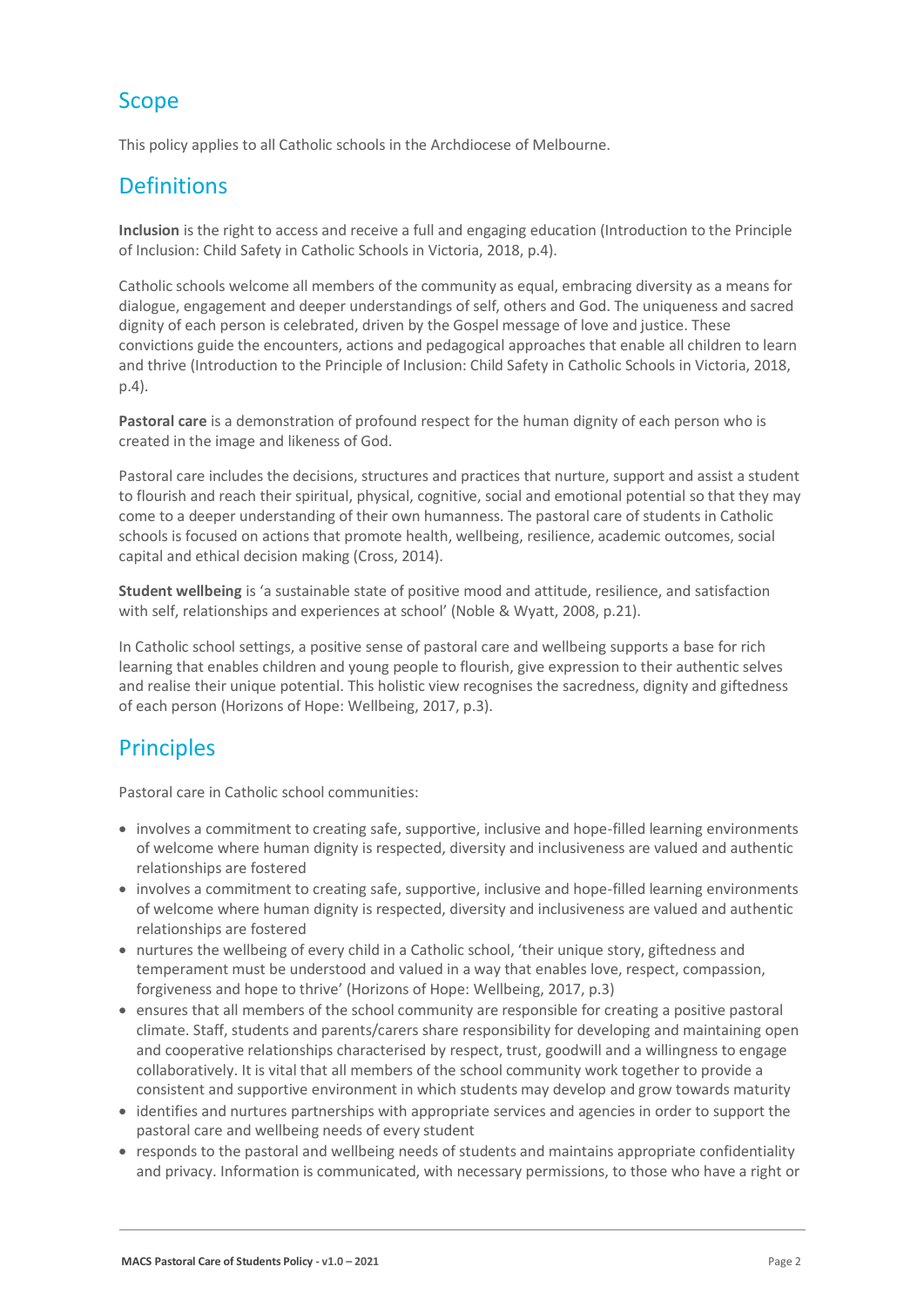a need to be informed, either legally or pastorally.

### **Policy**

School communities in the Archdiocese of Melbourne demonstrate effective pastoral care through the following strategies.

- 1. **Melbourne Archdiocese Catholic Schools** supports schools to develop their pastoral care and wellbeing strategies by:
	- 1.1. providing coherent policy frameworks, guidance and resources (refer to External References section)
	- 1.2. developing targeted professional learning
	- 1.3. monitoring compliance through existing protocols including cyclical review as part of school improvement and Victorian Registration and Qualifications Authority (VRQA) requirements.
- 2. **Principals and school leaders** enhance their school's pastoral care and wellbeing by:
	- 2.1. utilising MACS Policy 2.26 Pastoral Care of Students, Horizons of Hope education framework, eXcel: Wellbeing for learning in Catholic school communities, Identity and growth: A perspective for Catholic schools and the Australian Student Wellbeing Framework as the basis to inform and guide their curriculum planning, policies and practices
	- 2.2. supporting staff, through appropriate professional learning, to strengthen their understanding of core Catholic principles including the sanctity of human life and the inherent dignity of the human person
	- 2.3. engaging students and their parents/carers to collaboratively develop and periodically review practices
	- 2.4. ensuring whole-school approaches are known, understood and readily accessible to all members of the community.
- 3. **Teachers and school staff** support the pastoral care and wellbeing of students by:
	- 3.1. creating and maintaining safe, inclusive and respectful learning environments that enable the unique potential, gifts and innate qualities of each child to unfold and thrive
	- 3.2. understanding their duty of care and accountability in regard to legislation and compliance
	- 3.3. using relationship-based approaches to establish consistent expectations for behaviour
	- 3.4. working in partnership with parents/carers and families to build resilience and promote a positive sense of self.
- 4. **Students** contribute to developing positive pastoral learning environments and their own and other's wellbeing by:
	- 4.1. treating all members of the school community with respect and courtesy
	- 4.2. following school policies, procedures and guidelines
	- 4.3. taking responsibility for their actions
	- 4.4. reporting all concerns about wellbeing and safety
	- 4.5. cooperating with teachers, school staff and their parents/carers.
- 5. **Parents/guardians/carers** contribute to developing positive pastoral learning environments for their own and other children's wellbeing by:
	- 5.1. working respectfully, collaboratively and in partnership with staff and members of the school community to create high expectations
	- 5.2. explicitly teaching, modelling and promoting socially responsible behaviours
	- 5.3. promoting and upholding the core values of the school by supporting school policies and procedures.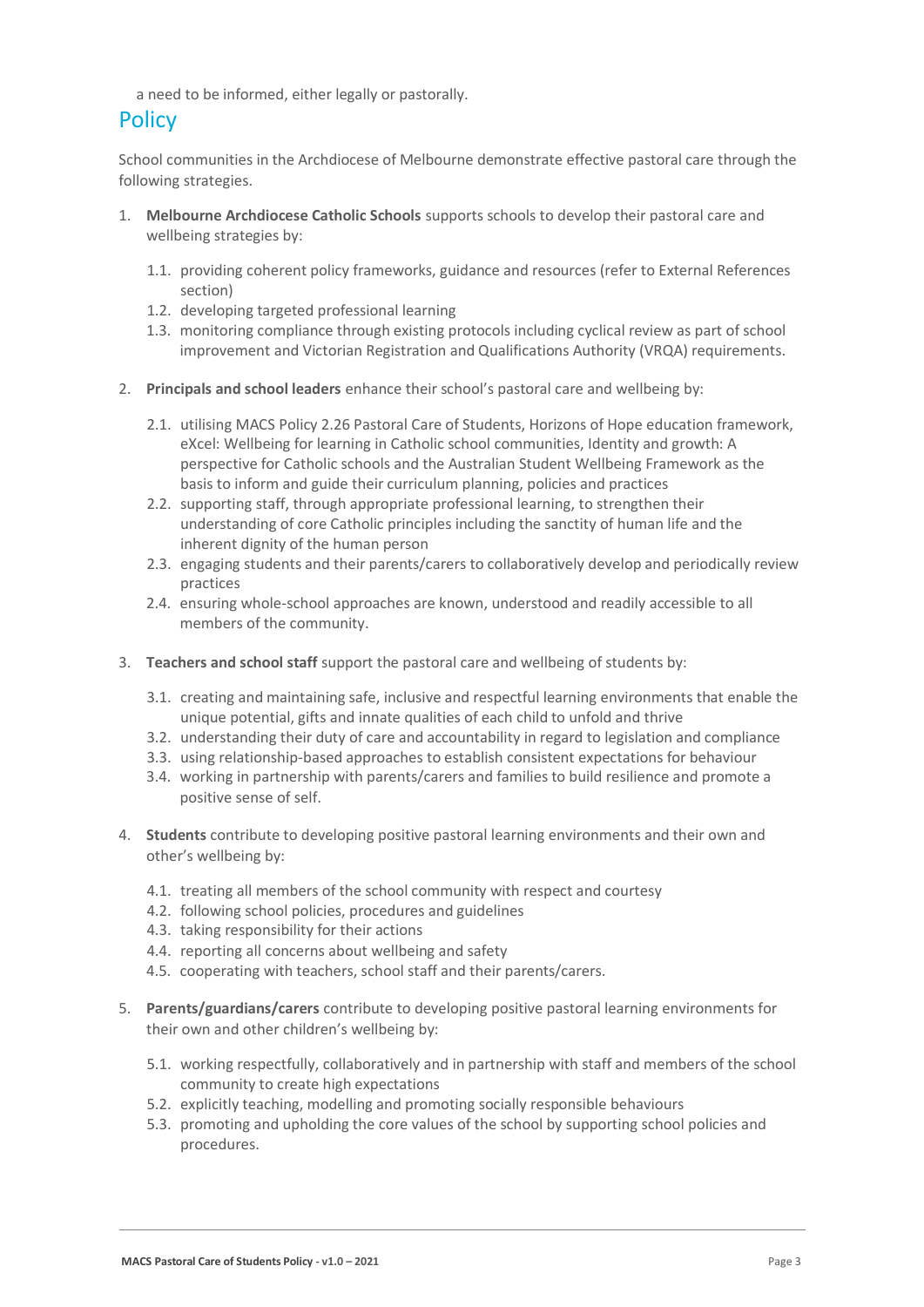### **Procedures**

#### **1. School policy and procedures**

- 1.1. Schools must have a pastoral care policy in place
- 1.2. In developing and enacting the pastoral care policy, schools must ensure the policy is:
	- a. tailored to the local context of the school
	- b. made publicly available (i.e. on the school website)
	- c. communicated to the school community on a regular basis
	- d. regularly reviewed and considered
	- e. integrated into other school policies and procedures, curriculum and key school documents.

#### **2. School environment**

- 2.1. Catholic schools are bound to provide a safe and nurturing environment where the risk of harm is minimised and students feel safe.
- 2.2. School communities are required to take reasonable and proportionate measures to provide safe and enabling learning environments which encompass the spiritual, mental, physical and emotional wellbeing of the student.

### External references

### **Related Policies – Department of Education and Training (DET)**

[Policy and Advisory Library](https://www2.education.vic.gov.au/pal)

### **Related Resources – Melbourne Archdiocese Catholic Schools**

[eXcel: Wellbeing for learning in Catholic school communities](https://www.cem.edu.au/Our-Schools/Curriculum-Learning-Programs/Student-Wellbeing/eXcel.aspx)

[Horizons of Hope: Vision and Context](https://www.cem.edu.au/Our-Schools/Curriculum-Learning-Programs/Horizons-of-Hope/Vision-Context.aspx)

[Horizons of Hope: Wellbeing](https://www.cem.edu.au/Our-Schools/Curriculum-Learning-Programs/Student-Wellbeing.aspx)

[Horizons of Hope: Learning Diversity](https://www.cem.edu.au/Our-Schools/Curriculum-Learning-Programs/Horizons-of-Hope/Learning-Diversity.aspx)

[Identity and growth: A perspective for Catholic schools](https://cevn.cecv.catholic.edu.au/Melb/CI/Identity-Growth)

### **Related Resources – Australian Government**

[Australian Student Wellbeing Framework \(2018\)](https://www.studentwellbeinghub.edu.au/docs/default-source/aswf_booklet-pdf.pdf)

[Student Wellbeing Hub](https://www.studentwellbeinghub.edu.au/)

#### **Related Legislation**

Children and Young Persons Act 1989 (Vic.)

Children, Youth and Families Act 2005 (Vic.)

Education and Training Reform Act 2006 (Vic.)

Information Privacy Act 2000 (Vic.)

Victorian Institute of Teaching Act 2001 (Vic.)

Working with Children Act 2006 (Vic.)